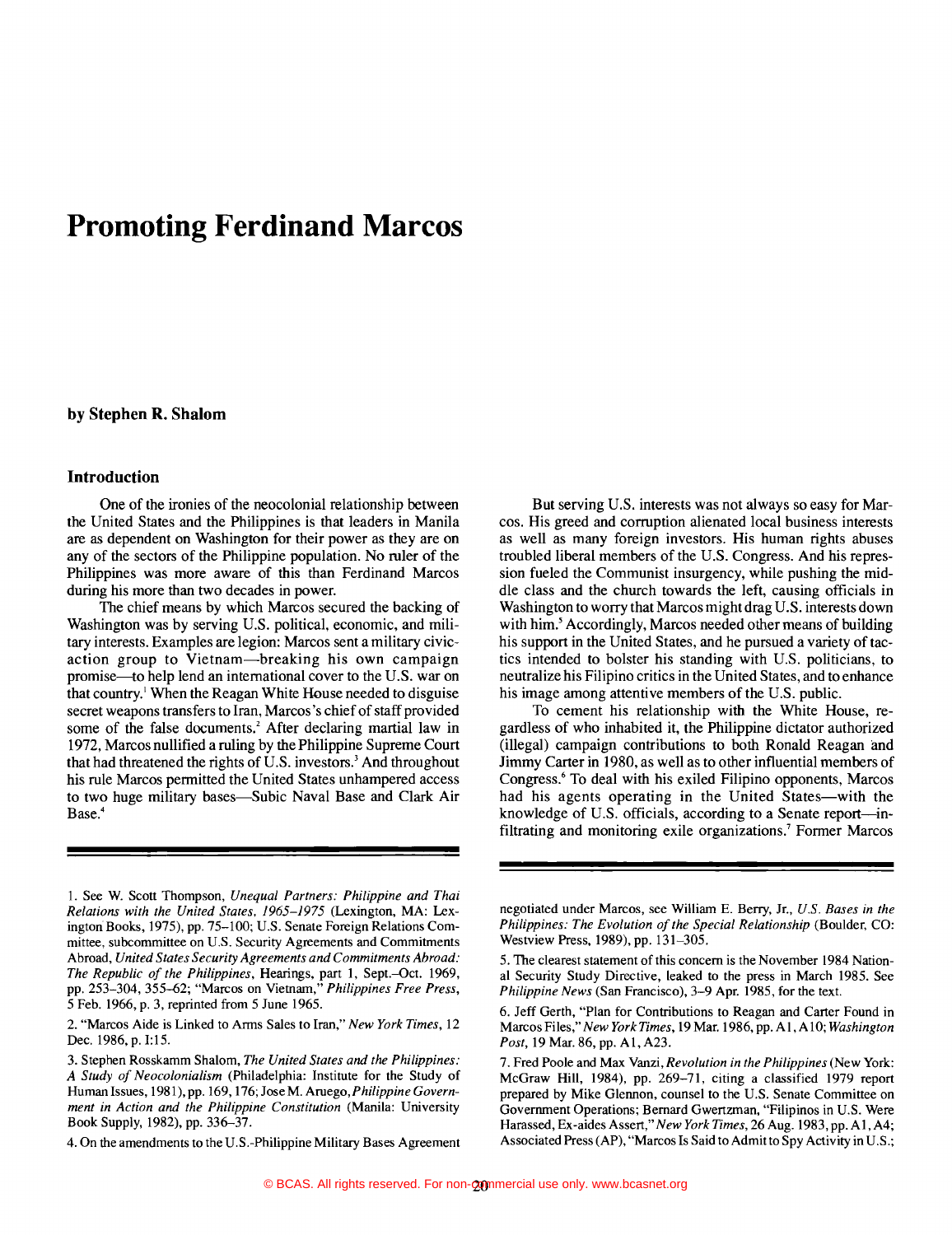aide Primitivo Mijares defected in 1975 and testified before the U.S. Congress regarding the corrupt practices of his boss; in 1977, Mijares mysteriously disappeared.' On 1 June 1981 Marcos had two outspoken Filipino-American labor activists murdered in their union hall in Seattle.<sup>9</sup>

Many of Marcos's image-enhancing tactics were unsuccessful. In 1977 he offered \$1.5 million to the Fletcher School of Law and Diplomacy at Tufts University to establish a Ferdinand E. Marcos Chair of East Asian and Pacific Studies. Despite protest by students and faculty, Tufts jumped at the offer, even presenting a citation for humanitarianism to Imelda Marcos. But after several Asian specialists reportedly declined appointment to the



*Although the documents reproduced here make it clear that the position 0/the Marcos regime was that*  the Philippines had few problems, in fact many Filipinos and Westerners disagreed. As a result various kinds of propaganda campaigns were implemented at home and abroad, including the one pointed out in *this article-the Philippine government sponsoring public appearances by a pro-Marcos U.S. academic. Cartoon from and courtesy of Voices (Hong Kong), vol. 8, no. 4 (Nov.-Dec. 1984).* 

chair, Marcos failed to pay up and the position was never filled.<sup>10</sup> In another public relations maneuver, Imelda Marcos's Cultural Center of the Philippines signed a contract with the Opera Company of Boston. Critics charged that the arrangement was helping to legitimize a repressive regime, and they organized picketing and mock performances outside the opera house. Although the contract was originally reported to be for five years, the Opera Company quietly allowed the contract to expire the next year.<sup>11</sup>

In 1977 the Philippine government hired Doremus and Company, a U.S. public relations finn, to promote the Marcos regime in the United States. 12 In 1982, public relations consultant John McHugh Stuart was retained to boost Marcos during a state

4 Agencies Reportedly Watched Opposition," *Washington Post,* 16 July 1986,p.AI9.

8. See Steve Psinakis, *Two 'Terrorists' Meet* (San Francisco: Alchemy Books, 1981), pp. 186-205. For Mijares's indictment of the Marcos regime, see his *The Conjugal Dictatorship* (San Francisco: Union Square, 1986) and his testimony in U.S. House Committee on International *Relations,Human Rights in South Korea and the Philippines: Implications/or U.S. Policy,* Hearings, 1975.

9. "Marcos's Estate and His Widow Are Held Liable in 2 U.S. Killings," *New York Times,* 17 Dec. 1989, p. A36.

*10. Tufts Observer,* 28 Oct. 1977; Joel Lefkowitz, "In Whose Interest? Foreign Grants and the American University," *Politics and Education,*  March-April 1978, pp. 2-3; AP, ''Tufts University Branch Cancels a Marcos Chair," *New York Times,* 14 Jan. 1981. p. A17.

11. "Opera Group Ends Philippines Project," *New York Times,* 30 Oct. 1983, p. 64.

12. Fox Butterfield, "Jailed Foe of Marcos Allowed to Speak on Television," *New York Times,* II March 1978, p. 1:3; David M. Sloan, visit to the United States. 13 And in 1985 lobbyist Paul Manafortwell-connected to the Republican Party and the Reagan administration-was hired by a Philippine business association that essentially fronted for Marcos. This latter contract was dropped only when the White House withdrew its support from the Philippine dictator in late February 1986.<sup>14</sup>

Recently another Marcos administration propaganda effort has come to light: a campaign to sponsor talks by right-wing U.S. academics in support of the Marcos government. The campaign did not get very far, but it tells us something about the role of at least some U.S. scholars in promoting the Philippine dictatorship.

When Marcos fled from Manila in February 1986, among the files he left behind were those of his private think tank, the President's Center for Special Studies (PCSS), headed by Adrian Cristobal. President Aquino appointed Randolf David, director of the Third World Studies Center at the University of the Philippines and a leading progressive academic, to supervise the closing down of the PCSS. David's deputy in this task was Alex Magno, a University of the Philippines political scientist. In sifting through PCSS papers, Magno came across a series of documents describing an information campaign conducted by the Philippine Consulate in Honolulu and recommending a more extensive campaign using "American conservative elements, particularly academicians."

<sup>&</sup>quot;More Nations Seek a P-R Polish on Their U.S. Image," *New York Times,* 6 Aug. 1978, p. F3.

<sup>13.</sup> Greg Goldin, "The Toughest Accounts," *Mother Jones,* Jan. 1983, p.29.

<sup>14. &</sup>quot;Firm Registering as Lobbyist for Group Linked to Marcos," *New York Times,* 22 Nov. 1985, p. A10; Patrick E. Tyler, "Lobbyists Drop Philippine Contract," *Washington Post,* 25 Feb. 1986, p. A12.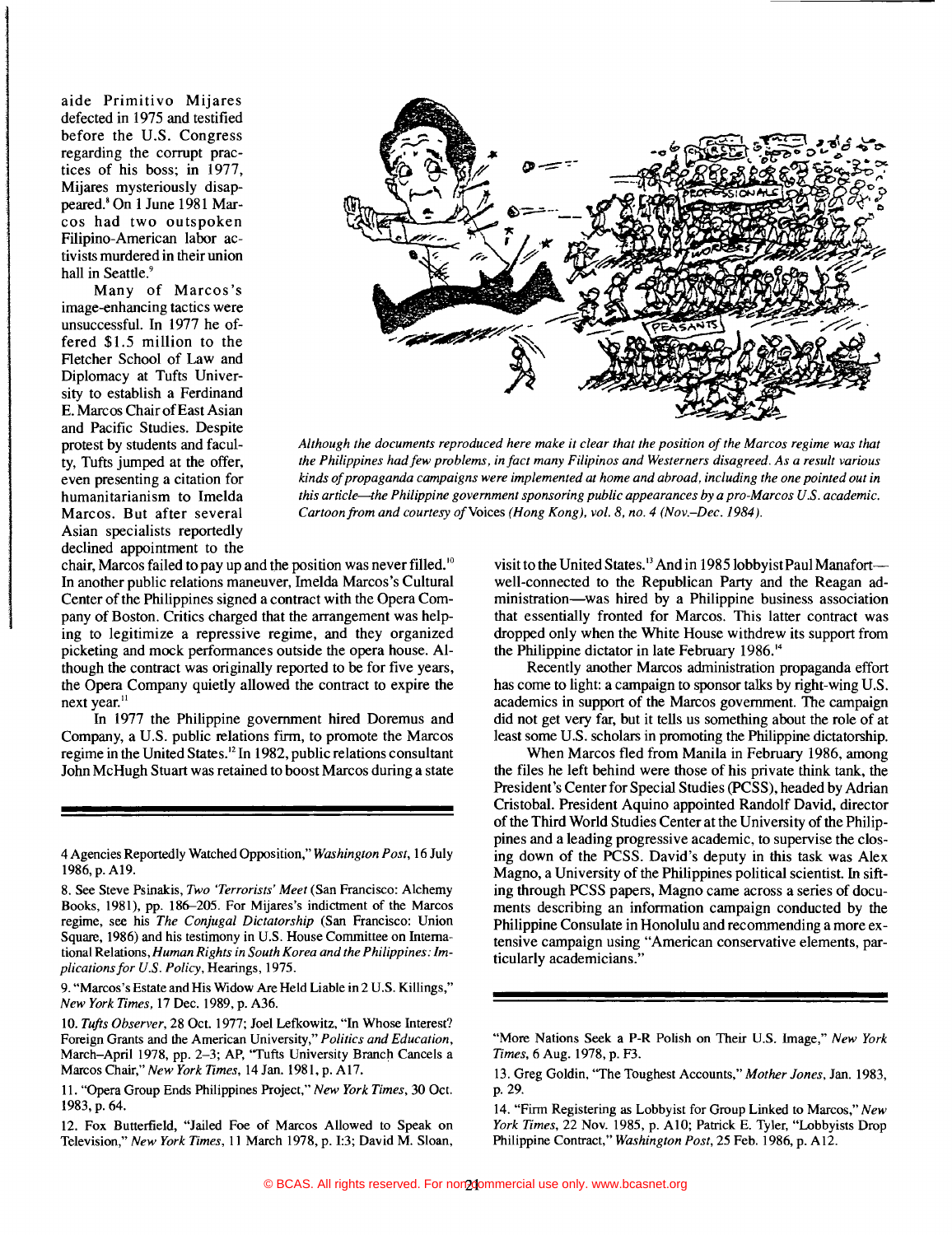These documents were made available to the *Bulletin of Concerned Asian Scholars,* and the *Bulletin* sent a copy of the main document to its author, Raul Ch. Rabe, the then Philippine consul general in Honolulu, now an official with the Philippine Department of Foreign Affairs in Manila, inviting his comment. Rabe could not confirm that the document was in fact the final version that he sent, but he did not dispute its authenticity. Both the document and Rabe's recent letter are printed below.

The document indicates that the consulate sponsored a trip to Hawaii for A. James Gregor, a professor of political science at the University of California at Berkeley. Gregor's early writing dealt with fascism and race. He wrote articles critical of school desegregation and served as an officer of the International Association for the Advancement of Ethnology and Eugenics, an organization committed to "restoring freedom of inquiry" to areas such as race and race relations that had been compromised by "extraneous political and philosophical predispositions."<sup>15</sup> More recently, Gregor has concentrated his scholarly attention on Asian affairs. He has conducted research for the International Security Council,<sup>16</sup> joins in Council manifestos, $\frac{17}{17}$  and sits on the editorial board of the Council's journal, *Global Affairs.* The Council is part of the empire of Sun Myung Moon, an empire considered dangerous even by many conservatives.<sup>18</sup> Moon's Unification Church is, for example, possibly the only religious organization in the world to own an arms factory.<sup>19</sup>

Among Gregor's work has been some specific writing on the Philippines and in support of the U.S. bases there.<sup>20</sup> In 1984 Gregor wrote a thin volume for the right-wing Ethics and Public Policy Center entitled *Crisis in the Philippines: A Threat to U.S. Interests.* Much of his thesis was heaven-sent for Marcos; for example, he asserted that "it is most implausible that the Marcos government, or anyone responsible to that government, was directly involved" in the assassination of Benigno Aquino  $(p. 58)$ . But most welcome from the point of view of the Marcos regime was Gregor's argument that the United States should withhold support from Marcos's noncommunist opposition since the latter were hostile to U.S. interests.<sup>21</sup> It was this message that the Philippine Consulate in Honolulu hoped to promote by sponsoring Gregor's trip to Hawaii.

Former consul general Rabe now explains his proposed propaganda campaign as motivated by fear that the communists would come to power. But why, then, try to arrange a propaganda program aimed at helping Marcos vis-a-vis the noncommunist opposition? Right-wing dictators, of course, have always sought to justify their continued rule by warning that they represented the only alternative to communism. As these documents show, Rabe tried to assist Marcos in making this case, and Gregor helped provide the academic rationalization.

### **Document 1: Letter from Consul General Raul Ch. Rabe**  to the Minister of Foreign Affairs in Manila<sup>22</sup>

Consulate General of the Philippines Honolulu, Hawaii I April 1985 No. HO-66/85 Subject: Consulate Information Campaign

The Honorable

The Minister for Foreign Affairs Manila

SIR:

I have the honor to report that the Consulate was able to conduct an information campaign in Honolulu from 22 to 26 March 1985 which, from all indications, was highly successful in presenting to the Hawaiian public the other side to what opposition groups and the American liberal press are saying about the Philippine situation.

A key factor in the Consulate's information drive was the participation of Professor A. James Gregor, professor of political science at the University of California (Berkeley) and principal researcher for the university's Institute of International Studies. The Consulate was able to arrange a free Philippine Air Lines ticket for Professor Gregor from San Francisco to Honolulu and back. The only expense we had to meet was Prof. Gregor's hotel expenses which we were able to cover from our normal budget.

<sup>15.</sup> See I. A. Newby, *Challenge to the Court: Social Scientists and the Defense of Segregation.* 1954-1966 (Baton Rouge: Louisiana State University Press, 1969), for documentation and for a vituperative response by Gregor.

*<sup>16.</sup> Security Policy in East Asia: A Politico-Military Assessment: 1988*  (New York: International Security Council, 1988).

<sup>17.</sup> See, for example, *Glohal Affairs,* vol. 3, no. 2 (Spring 1988), pp.213-21.

<sup>18.</sup> T. Harvey Holt, "A View of the Moonrise," *Conservative Digest,*  Jan.-Feb. 1989.

<sup>19.</sup> U.S. House Committee on International Relations, subcommittee on International Organizations, *Investigation of Korean-American Relations,* Report, 31 Oct. 1978.

<sup>20.</sup> E.g., Jose P. Magno, Jr., and A. James Gregor. "Insurgency and Counterinsurgency in the Philippines." *Asian Survey,* vol. 26, no. 5 (May 1986); A. James Gregor and Virgilio Aganon, *The Philippine Bases: U.S. Security at Risk* (Washington, D.C.: Ethics and Public Policy Center, 1987). For an exchange between Gregor and the author on the U.S. bases, see *Pilipinas,* no. 11 (Fall 1988).

<sup>21.</sup> Actually, anti-Americanism was growing among many in the moderate opposition precisely because of the U.S. embrace of Marcos. Thus, among the anti-Marcos figures who signed a statement in 1984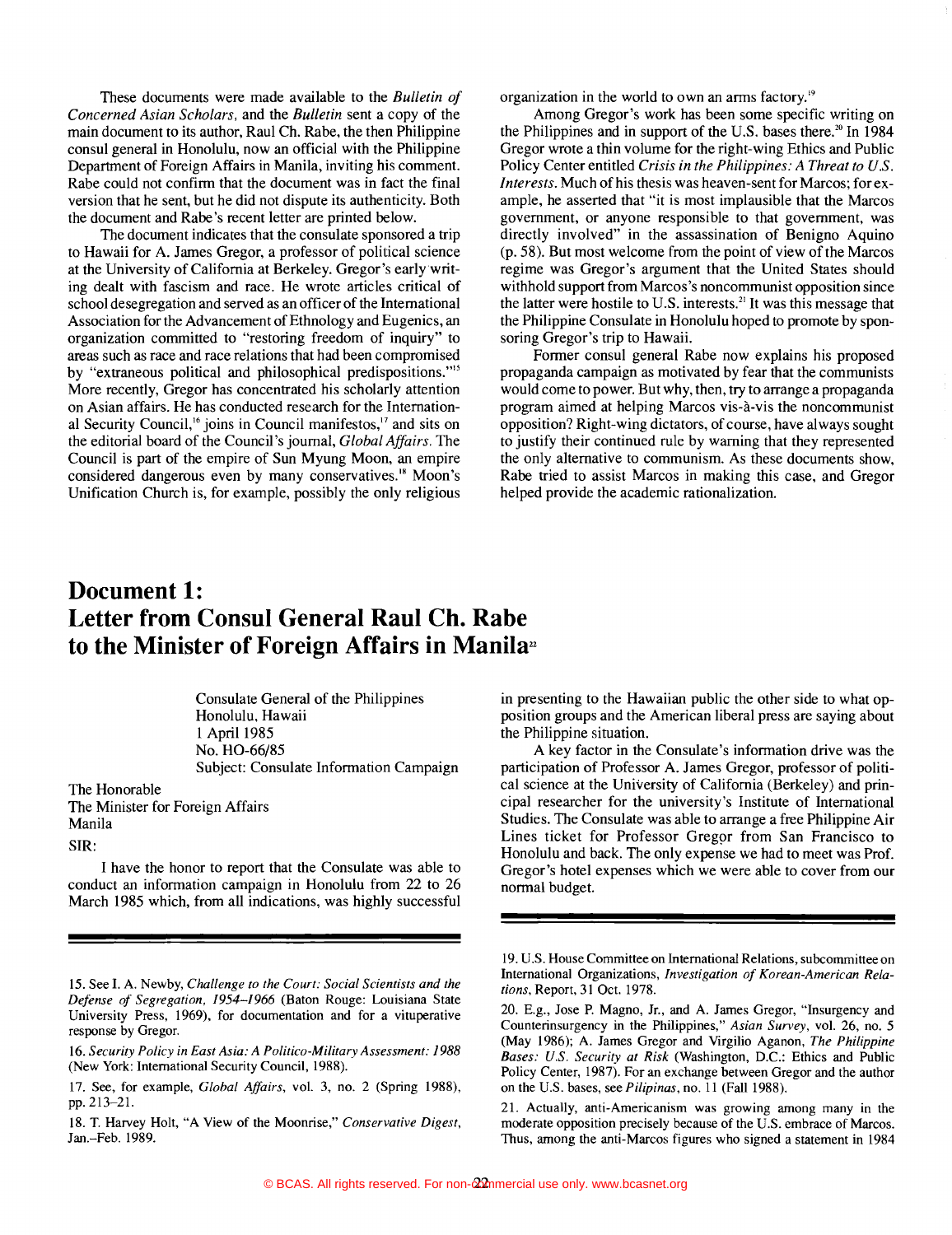In the short period that he was in Honolulu, Prof. Gregor:

a) spoke on 22 March 1985 before the Pacific and Asian Affairs Council at the Kahala Hilton Hotel (the audience was composed of top business executives, state and city officials, academicians, and other prominent Honolulu residents);

b) appeared same day, on Honolulu's Public Service Television (Channel 11) program "Dialog" together with Consul General R. Rabe and oppositionists, Fr. John Doherty<sup>23</sup> and Heherson "Sonny" Alvarez<sup>24</sup> of NAM and the MFP (a video tape of the program is enclosed);

c) was featured in an article entitled "It's a mistake for U.S. to back anti-Marcos forces, professor says," which appeared in the 24 March 1985 issue of the *Sunday Star-Bulletin* & *Advertiser* (side by side with an article featuring Heherson Alvarez). Copies of the articles are also enclosed; and

d) was interviewed on radio station KGU on 25 March 1985.25

In his speech at the Pacific and Asian Affairs Council, Prof. Gregor outlined the importance of the U.S. bases in the Philippines, particularly the Subic Naval Base, to U.S. strategic and national security interests. As the opposition groups in the Philippines have become outspokenly anti-American and are almost unanimous in being "anti-U.S. bases," he said it would be a mistake for the United States to support them. He pointed out that should the opposition groups gain control in the Philippines, they will not, as many American analysts believe, "lapse back into broadly democratic and pro-American postures." The gist of Prof. Gregor's remarks are contained in the attached *Sunday Star-Bulletin and Advertiser* news clipping.<sup>26</sup>

condemning the U.S. bases, many have by now dropped their opposition to the U.S. facilities: among them Corazon Aquino, Raul Manglapus, and Ramon Mitra.

22. The footnotes accompanying this document were added by Stephen R. Shalom. -- ED.

23. John F. Doherty, an American Jesuit priest, who had taught and served as Vice President at Ateneo de Manila University. A critic of the Marcos government, Doherty was denied re-entry to the Philippines for "highly confidential reasons" that the Philippine Immigration Commissioner was "not at liberty to divulge." (Quoted in Belinda A. Aquino, ed., *Cronies and Enemies: The Current Philippine Scene* [Philippine Studies Occasional Paper no. 5, Philippine Studies Program, Center for Asian and Pacific Studies, University of Hawaii, Honolulu, August 1982], p. v.) Doherty is the author of, among other works, "Who Controls the Philippine Economy: Some Need Not Try as Hard as Others," in Aquino, *Cronies and Enemies;* and *The Philippine Urban Poor*  (philippine Studies Occasional Paper no. 8, Philippine Studies Program, Center for Asian and Pacific Studies, University of Hawaii, Honolulu, 1985).

24. A leader of the anti-Marcos exile organization Movement for a Free Philippines; Alvarez later served in Aquino's cabinet as land reform minister and then was elected to a seat in the Senate.

25. Gregor was interviewed by conservative talk show host Bill Maniaci.

26. Not printed here. For Gregor's argument, see his *Crisis in the Philippines:* A *Threat to U.S. Interests* (Washington, DC: Ethics and Public Policy Center, 1984).

During the TV debate, Fr. Doherty and Mr. Alvarez dwelt on the usual themes of the opposition such as corruption in government, mismanaged economy, human rights abuses and the growth of the NPA.<sup>27</sup> They also called for a cessation of U.S. assistance to the Philippines. Prof. Gregor and Consul General Rabe were, on the other hand, able to bring out the following points, among others:

a) The Philippines has political and economic institutions which are strong and stable, enabling the country to weather the current crisis;

b) We are setting our financial house in order, our exports are rebounding, and the President is in control and has fully recovered from what ailed him last December 1984;

*I have the honor to report that the Consulate was able to conduct an information campaign in Honolulu from* 22 *to* 26 *March* 1985 *which,from all indications, was highly successful in presenting to the Hawaiian public the other side to what opposition groups and the American liberal press are saying about the Philippine situation.* 

c) The opposition, in trying to gain power, should not demand the ouster of the President because this is contrary to the democratic process of electing our leaders;

d) The opposition has become basically anti-American which is shown by their almost unanimous demand for the abrogation of the treaty covering the U.S. bases in the Philippines;

e) We are implementing a mix ofsocio-economic programs as well as military secure and hold operations against the NPA. The Pentagon projections that the NPA will reach the capability to hold government forces to a "standstill" in five years time was clarified as being based on the assumption that nothing is done by the government side between now and five years hence;

f) Allegations of human rights abuses are being investigated but many of them are undocumented or purely hearsay; $^{28}$ 

27. New People's Army, the military arm of the Communist Party of the Philippines.

28. On the contrary, the abuses were well-documented. See, among other sources, Amnesty International USA, *Disappearances:* A *Workbook* (New York: 1981); Amnesty International, *Report ofan Amnesty International Mission to the Republic of the Philippines. 11-28 November* 1981 (London: 1982); International Commission of Jurists, *The Philippines: Human Rights After Martial Law* (Geneva: 1984); Lawyers Committee for Human Rights, *"Salvaging" Democracy: Human Rights in the Philippines* (New York: Dec. 1985).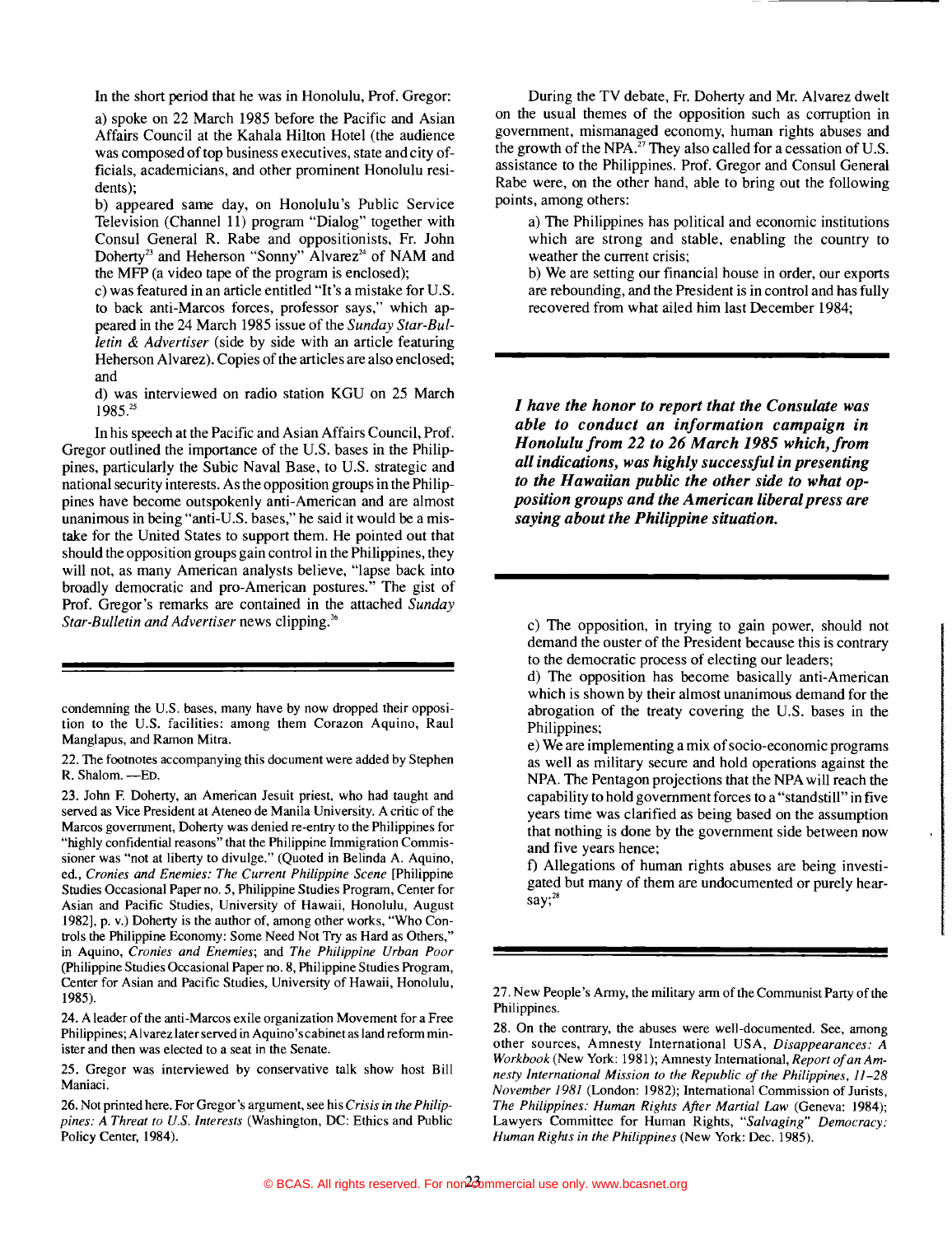

*Marcos ordered the building of this immense concrete sculpture of himselfin Luzon. As this sculpture suggests, Marcos often seemed to be succeeding in his attempt to seem larger than life. Photo by and courtesy ofWayne Source, 1.B. Pictures.* 

g) There is freedom of press in the Philippines; $^{29}$ 

h) Corruption in the Philippines is not more than what exists in similar developing countries-in fact no American company operating in the Philippines has been investigated by the U.S. Government for payments of bribes or commissions to any Philippine official;

i) Amendment 6 is merely a "stand-by" power and if one were to closely examine the constitutions and laws of Southeast Asian countries, one will find that most have a form of "emergency power" for the head of government as they operate under a "climate of crisis."30

During his radio interview, Prof. Gregor expanded on his proposition that since the "moderate" opposition in the Philippines has adopted a position inimical to U.S. interests, they are not really "moderate" and should not be supported.

### Observations and Recommendations

The Philippine Government has suffered from a negative image in the United States principally because critical reports by the "liberal" press, and constant propaganda of oppositionists, have not been countered effectively.

There have been various explanations as to why this has been the case. The barrage of negative reports has been overwhelming. Our foreign service establishments and the Office of Media Affairs, on the other hand, have been hampered by a lack of logistics. Our personnel abroad are also working from an innate disadvantage-as employees of the Philippine Government, their statements are naturally taken as self-serving and lacking in credibility. In tum, because of this realization, many ofour personnel have not been too eager to appear in mass media, particularly in debates with the opposition.

Recent developments in the Philippines however have resulted in an opportunity for us to wage a counter-propaganda campaign in the United States. Because of the anti-U.S. bases position taken by the major opposition groups in the Philippines, as well as the growing strength of the NPA movement, conservative elements in the United States are beginning to be more willing to speak out and be heard on Philippine issues. Because they are conservative in their political outlook, they view the Philippine Government from a broader perspective, i.e., its stand against communism, its generally pro-West stance, and the compatibility of its interests with U.S. strategic interests in Asia. Among these conservative elements are a number of American academicians, including, in particular Prof. Gregor, who are beginning to write and speak on the Philippine situation from an angle that is generally favorable to the Philippine Government. Thus, the opportunity to use them for our benefit has arisen.

To take advantage of this opportunity, the Consulate invited Prof. Gregor to come to Hawaii for a counter-propaganda program. As was shown by our experience, an American speaking out in favor of the Philippine Government rates high credibility not only because he is viewed as a free agent but because he is also able to put things in the American perspective. Most of all, if he is a conservative American (as in the case of Prof. Gregor), his ability to identify U.S. interests with Philippine Government interests makes him a particularly effective spokesman for us even if we may not agree with him on every point. The result of our efforts was quite favorable, eliciting statements from the Filipino community that, at last, the other side of the coin has been heard.

It<sup>31</sup> is for the foregoing reasons that the Consulate recommends to the Ministry to favorably take up with the Office of Media Affairs a program of utilizing American conservative elements, particularly academicians, in a counter-propaganda campaign to be waged in the United States. In this connection, I am also enclosing a copy of the concept paper prepared by Mr. A. Balmaceda, Information Officer in this Consulate, outlining just such a program.<sup>32</sup> This concept paper has already been sent to

32. Although not printed here, copies of this three-page document and

<sup>29.</sup> The U.S. State Department, in its extremely favorable discussion of human rights in the Philippines, noted that "Constitutional guarantees of freedom of speech and press are abridged in practice." Dept. of State, *Country Reports on Human Rights Practices for* 1985, Joint Committee Print, 99th Cong., 2d sess., Feb. 1986, p. 856.

<sup>30.</sup> Amendment 6 to the 1973 Philippine Constitution, approved in a staged plebiscite, gave the president the power to rule by decree whenever "in the judgment of the President" there existed a "grave emergency or a threat or imminence thereof." According to the U.S. State Department's tepid human rights report for 1985: "The President possesses extraordinary powers to issue decrees which have the force of law unless overturned by the National Assembly [which Marcos controlled]. While described in the Constitution as being subject to exercise only in emergency situations or in instances where the National

Assembly is unable to act promptly, these powers, in practice, frequently have been used by the President to legislate widely, particularly in the economic sphere." *Country Reports on Human Rights Practices for*  1985, pp. 860-61.

<sup>31.</sup> Original says "If."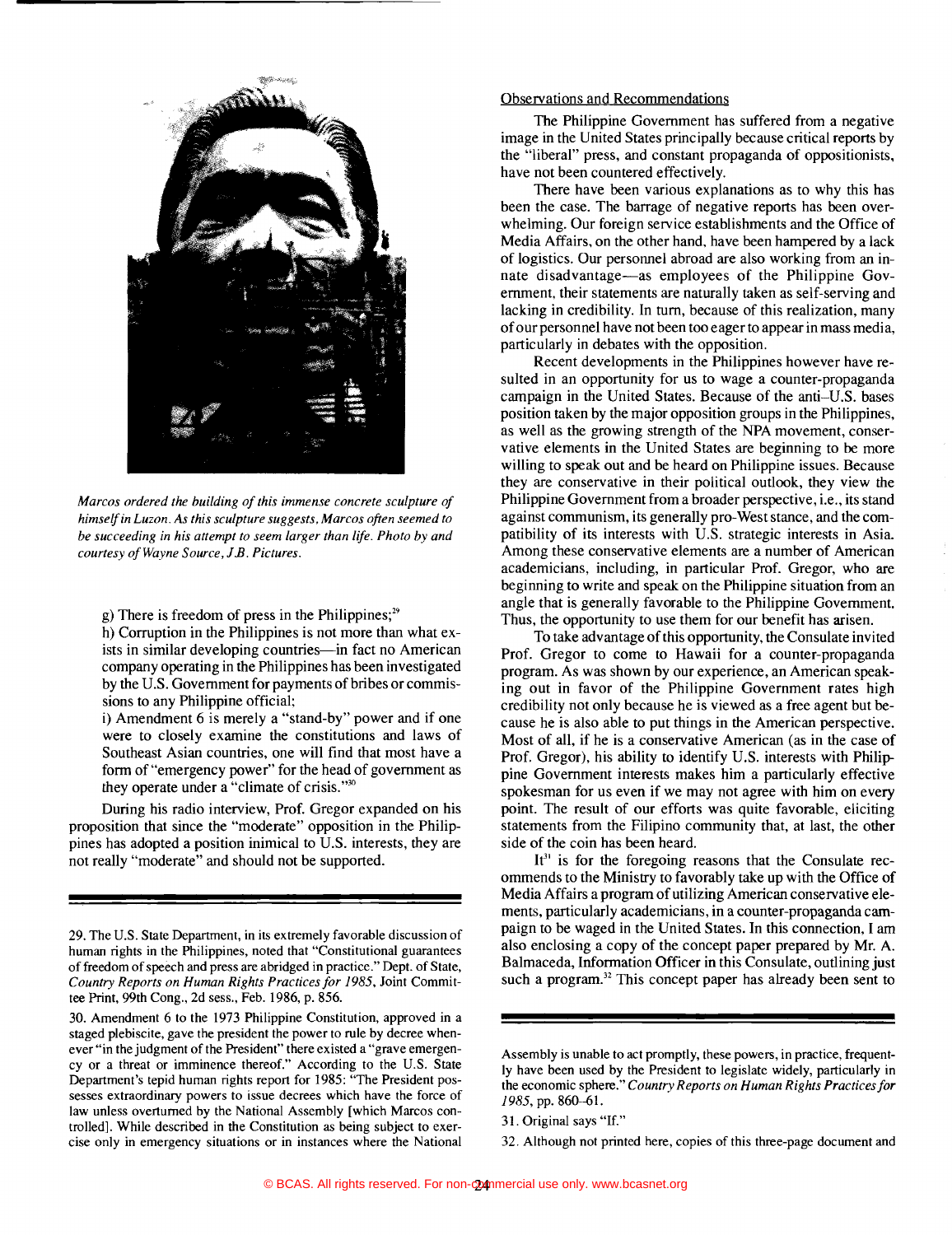Minister G. Cendana of the Office of Media Affairs. As can be seen in the proposal, this program can be carried out with a minimum of expenditures. It should also be implemented as soon as possible for obvious reasons.

In addition to Prof. Gregor, other conservative academicians (mentioned by Prof. Gregor) who could be tapped to help in the program are:

a) Mr. Peter Duignan Director of International Studies Hoover Institute<sup>33</sup>

b) Mr. Ramon Myers Georgetown Center of International Strategic Studies<sup>34</sup> Georgetown University, Washington, D.C.

c) Mr. Richard Allen Heritage Foundation, Washington, D.C.<sup>35</sup>

d) Mr. Carl Jackson University of California, Berkeley'6

As additional inputs to the concept paper on our media program, the Consulate would like to add the following recommendations in the implementation of the program by our foreign service establishments in the United States:

a) Aside from maximizing the "exposure" of the American "consultant" who joins our program, arrangements should be made for face-to-face discussions, preferably on television, with representatives of the opposition. Our past reluctance to debate with the opposition has unduly given the impression to many people that the Philippine Government position is untenable or difficult to justify;

b) While Philippine embassy and/or consulate officials should join in these face-to-face discussions, the scenario adopted in Honolulu may be considered for "maximum effect," i.e., by prior agreement, Prof. Gregor was given every opportunity to argue and defend our positions with the Consul General playing a less aggressive role. In this way, the credibility of our arguments was enhanced.

c) The concept paper mentions the possibility of a "stipend" being paid to "consultants" in addition to their travel and lodging expenses. This appears to be a must considering that our program will take them away from home and their usual work. However, I am certain this can be negotiated to a "modest" level. This aspect should also be kept highly confidential. In Honolulu, Prof. Gregor was asked on two occasions as to who was paying for his trip in an obvious attempt to downgrade his credibility. $37$ 

Feedback on developments in this project would be highly appreciated.

> Very truly yours, [unsigned] RAUL CH. RABE Consul General

## **Document 2: Letter from Raul Ch. Rabe to Bill Doub of the** *Bulletin ofConcerned Asian Scholars*

Department of Foreign Affairs, Manila Office of American Affairs 10 July 1990

Dear Mr. Doub,<sup>38</sup>

Thank you for your letter of 12 June 1990 and the opportunity to comment on a document concerning an information

two others-a request for Gregor's airfare and a description of his visit to Hawaii-are in the possession of *BCAS*.

33. The Hoover Institution on War, Revolution, and Peace (Stanford, CA).

34. Center for Strategic and International Studies.

35. Reagan's national security adviser from 1981 to 82, then an international business consultant and senior Republican foreign policy adviser; he became head of the Asian Studies Center of the Heritage Foundation in 1982.

36. Karl D. Jackson. Jackson was a colleague of Gregor's at Berkeley, specializing on Southeast Asia. He served in the Defense Department in the early 1980s, and in 1986 was named deputy assistant secretary of defense for East Asia and Pacific affairs. In Congressional testimony on the Philippines in December 1987, Jackson defended Aquino's record campaign of the Philippine Consulate General in Honolulu in March 1985 concerning the Philippine situation then.

The information campaign did take place and I had caused a report to be prepared on it. The copy which you have sent to me of the report is unsigned and I am therefore unable to confirm if this was the version that finally was sent to the Ministry of Foreign Affairs in Manila under my signature.

in responding to the challenge of military rebellion: "Since the attempted coup [of August 1987], she has removed two cabinet members; proposed and subsequently signed the military pay raise; proposed an increase in the defense budget; visited military camps in the provinces; ruled out peace negotiations with the communists; supported militarybacked citizen self-defense groups; and requested expedited deliveries of military equipment from the U.S." (Statement before the Subcommittee on Asian and Pacific Affairs, House Committee on Foreign Affairs, 2 Dec. 1987.) Jackson is currently serving as special assistant to the president for national security affairs in the White House.

37. An individual present at Gregor's Hawaii talks reports that Gregor publicly acknowledged that his trip had been paid for.

38. Bill Doub, managing editor, *Bulletin o/Concerned Asian Scholars.*